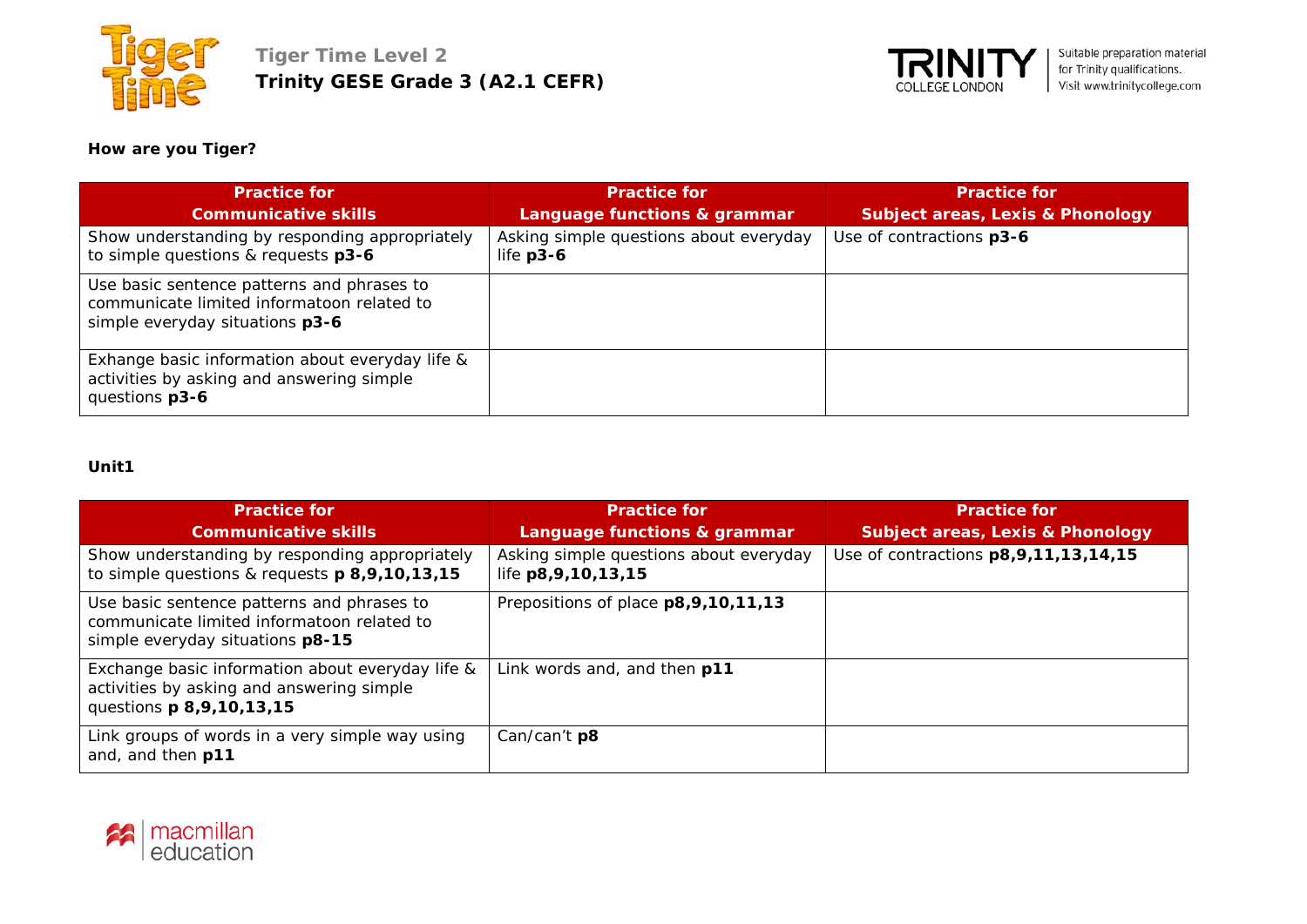



# **Kids' culture 1**

| <b>Practice for</b>                                                                                                        | <b>Practice for</b>          | <b>Practice for</b>                         |
|----------------------------------------------------------------------------------------------------------------------------|------------------------------|---------------------------------------------|
| <b>Communicative skills</b>                                                                                                | Language functions & grammar | <b>Subject areas, Lexis &amp; Phonology</b> |
| Use basic sentence patterns and phrases to<br>communicate limited informatoon related to<br>simple everyday situations p16 |                              |                                             |

### **Unit 2**

| <b>Practice for</b><br><b>Communicative skills</b>                                                                            | <b>Practice for</b><br>Language functions & grammar           | <b>Practice for</b><br><b>Subject areas, Lexis &amp; Phonology</b> |
|-------------------------------------------------------------------------------------------------------------------------------|---------------------------------------------------------------|--------------------------------------------------------------------|
| Show understanding by responding appropriately<br>to simple questions & requests p18,19, 20, 21,<br>-25                       | Link words and, and then p25                                  | Use of contractions p 18,19,21, 24,                                |
| Use basic sentence patterns and phrases to<br>communicate limited informatoon related to<br>simple everyday situations p18-25 | Asking simple questions about<br>everyday life 18,19,20,21,25 |                                                                    |
| Exchange basic information about everyday life &<br>activities by asking and answering simple<br>questions p18,19, 20, 21, 25 |                                                               |                                                                    |

## **Kid's culture 2**

| <b>Practice for</b>                                                                                                        | <b>Practice for</b>          | <b>Practice for</b>                         |
|----------------------------------------------------------------------------------------------------------------------------|------------------------------|---------------------------------------------|
| <b>Communicative skills</b>                                                                                                | Language functions & grammar | <b>Subject areas, Lexis &amp; Phonology</b> |
| Use basic sentence patterns and phrases to<br>communicate limited information related to simple<br>everyday situations p26 |                              |                                             |

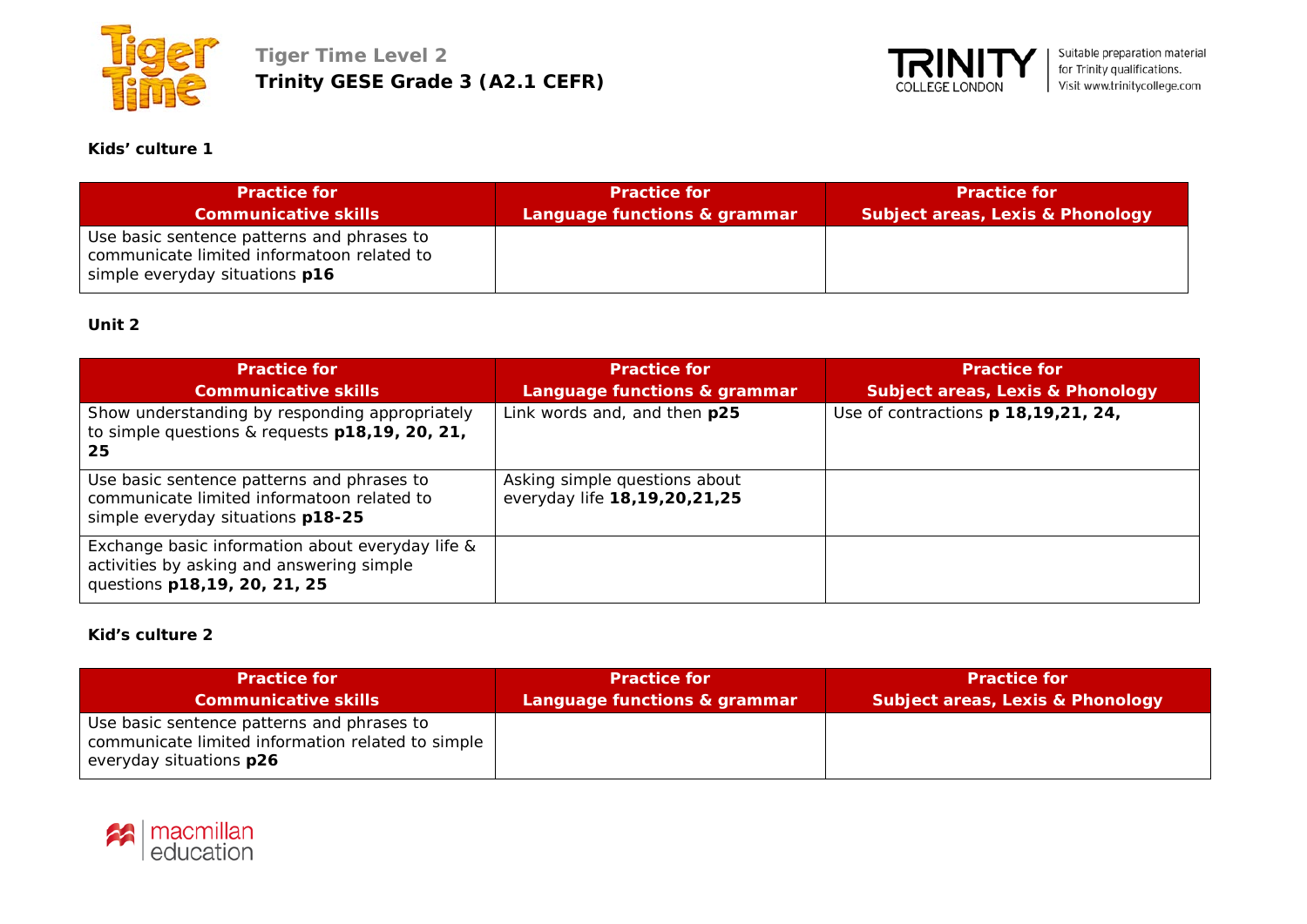



#### **Tiger Review 1**

| <b>Practice for</b>                                                                                                        | <b>Practice for</b>          | <b>Practice for</b>              |
|----------------------------------------------------------------------------------------------------------------------------|------------------------------|----------------------------------|
| <b>Communicative skills</b>                                                                                                | Language functions & grammar | Subject areas, Lexis & Phonology |
| Use basic sentence patterns and phrases to<br>communicate limited information related to<br>simple everyday situations p28 | Prepositions of place p28    | Contractions p28                 |

#### **Unit 3**

| <b>Practice for</b><br><b>Communicative skills</b>  | <b>Practice for</b><br>Language functions & grammar                                                | <b>Practice for</b><br><b>Subject areas, Lexis &amp; Phonology</b> |
|-----------------------------------------------------|----------------------------------------------------------------------------------------------------|--------------------------------------------------------------------|
| Asking & answering simple questions<br>p30,31,33,35 | Present continuous p30,31,32,33,36,<br>Asking simple questions about<br>everyday life p30,31,33,35 | Weather p34,35,37                                                  |
|                                                     | Can/can't p35                                                                                      | Contractions p30,31,32,33,35,36                                    |

#### **Kids' culture 3**

| <b>Practice for</b>         | <b>Practice for</b>          | <b>Practice for</b>                         |
|-----------------------------|------------------------------|---------------------------------------------|
| <b>Communicative skills</b> | Language functions & grammar | <b>Subject areas, Lexis &amp; Phonology</b> |
|                             | Present continuous p38       | Contractions p38                            |

## **Unit 4**

| <b>Practice for </b><br><b>Communicative skills</b>                 | <b>Practice for</b><br>Language functions & grammar | <b>Practice for</b><br><b>Subject areas, Lexis &amp; Phonology</b> |
|---------------------------------------------------------------------|-----------------------------------------------------|--------------------------------------------------------------------|
| Asking & answering simple questions <b>p 40</b> ,<br>41,43, 44, 47, | Present continuous p41,44                           | Free time p39 -47                                                  |
|                                                                     | Can/can't p44,45, 47                                |                                                                    |

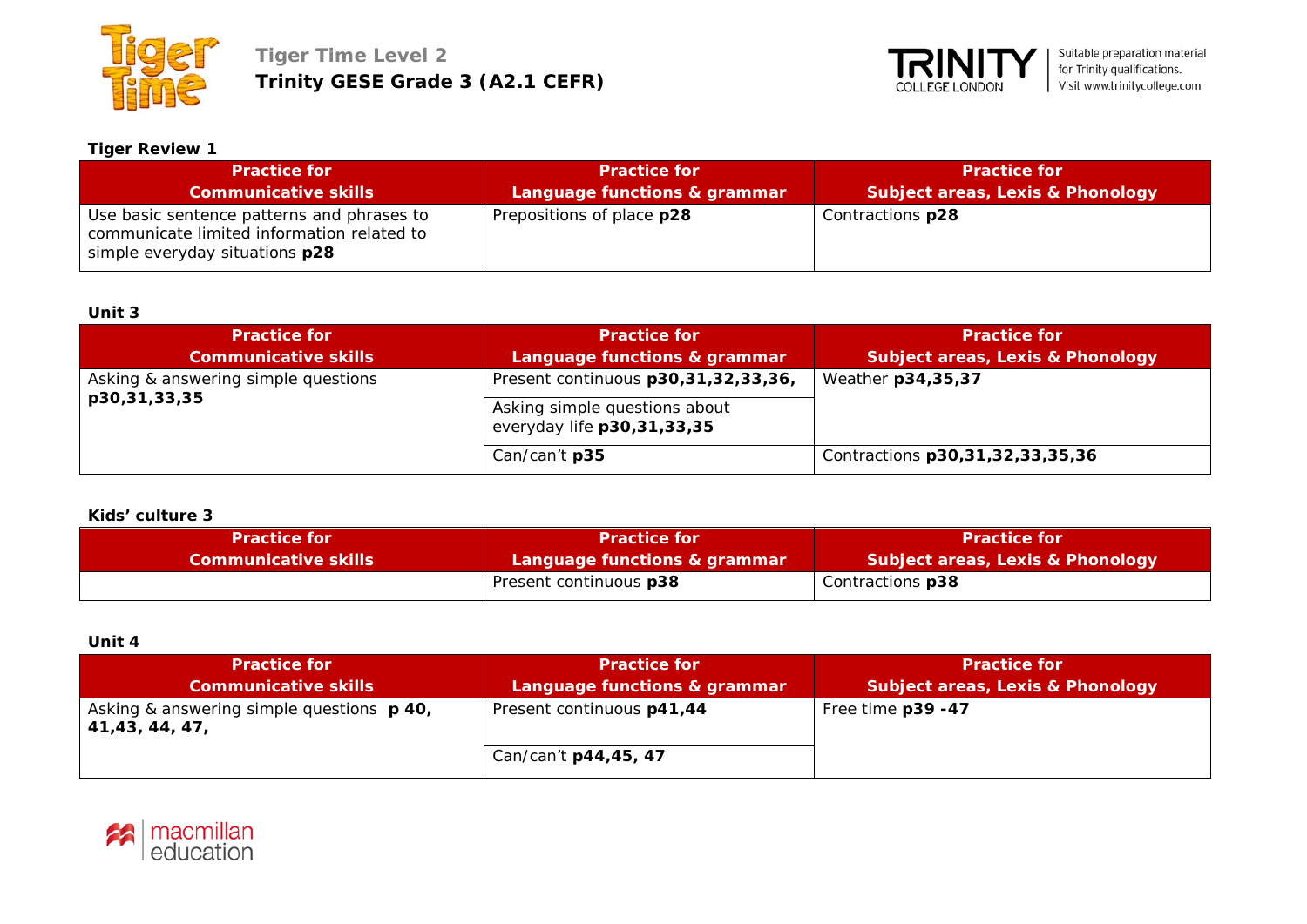



# **Kids' culture 4**

| <b>Practice for</b>           | <b>Practice for</b>          | <b>Practice for</b>                         |
|-------------------------------|------------------------------|---------------------------------------------|
| <b>Communicative skills</b>   | Language functions & grammar | <b>Subject areas, Lexis &amp; Phonology</b> |
| Describing daily routines p48 | Prepositions of time p48     | Contractions p72, 73                        |
|                               |                              | Possessions p71, 72                         |

## **Unit 5**

| <b>Practice for</b><br><b>Communicative skills</b>            | <b>Practice for</b><br>Language functions & grammar | <b>Practice for</b><br><b>Subject areas, Lexis &amp; Phonology</b> |
|---------------------------------------------------------------|-----------------------------------------------------|--------------------------------------------------------------------|
| Link groups of words in a very simple way using<br>and p52,53 | Link words $-$ and $p52,53$                         | Contractions p52-59                                                |
| Exchange basic information about every day life<br>p57,59     | Present continuous p52,53, 54,55                    |                                                                    |
|                                                               | Describing daily routines p57, 59                   |                                                                    |

#### **Kids' culture 5**

| <b>Practice for</b>                                           | <b>Practice for</b>                  | <b>Practice for</b>                         |
|---------------------------------------------------------------|--------------------------------------|---------------------------------------------|
| <b>Communicative skills</b>                                   | Language functions & grammar         | <b>Subject areas, Lexis &amp; Phonology</b> |
| Exchange basic information about every day life<br><b>p60</b> | Describing daily routines <b>p60</b> |                                             |